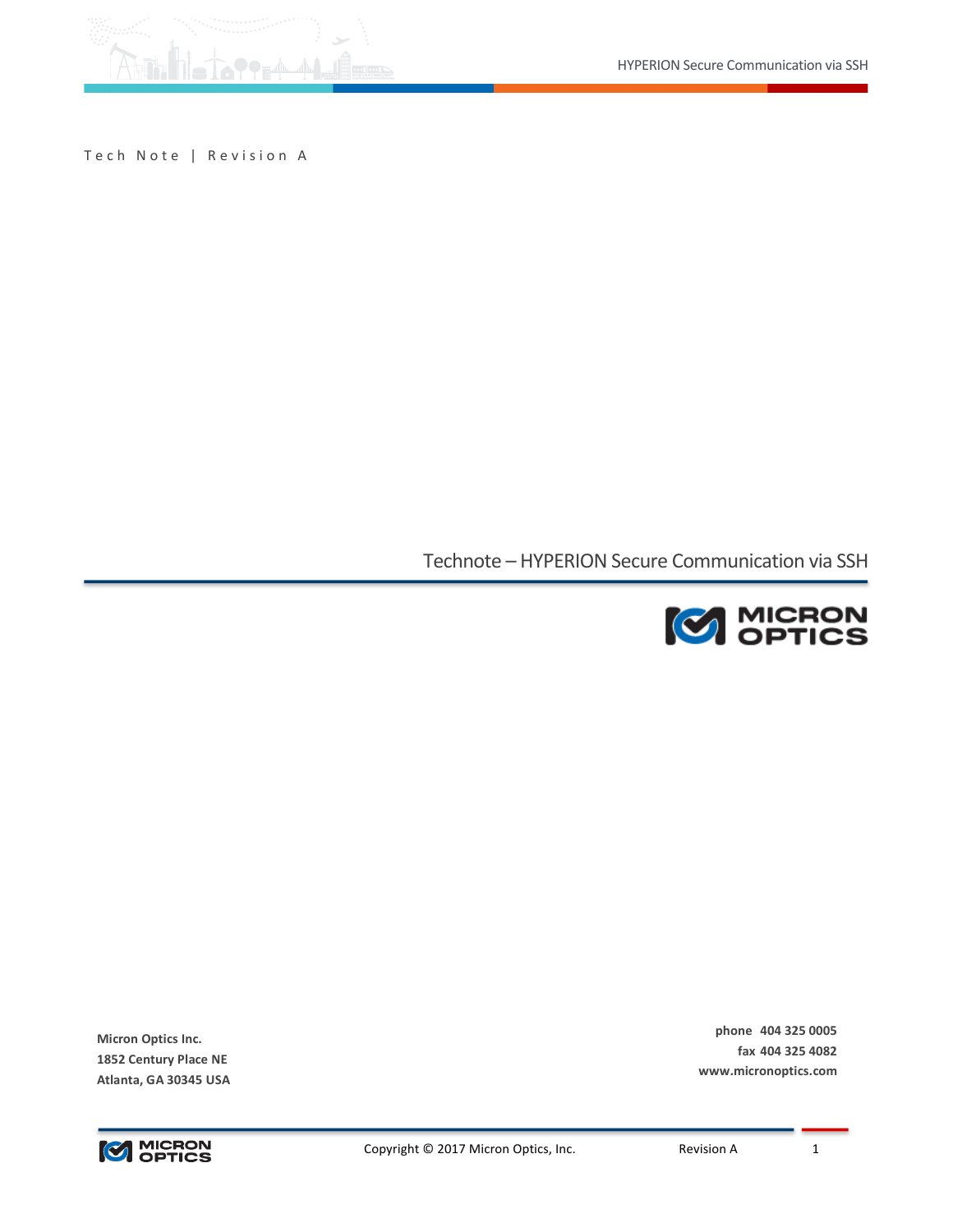

# **Table of Contents**

| 2.   |        |  |
|------|--------|--|
| 3.   |        |  |
| 3.1. |        |  |
|      |        |  |
|      | 3.1.2. |  |
| 3.2. |        |  |
| 3.3. |        |  |
|      | 3.3.1. |  |
|      | 3.3.2. |  |
|      | 3.3.3. |  |
| 3.4. |        |  |

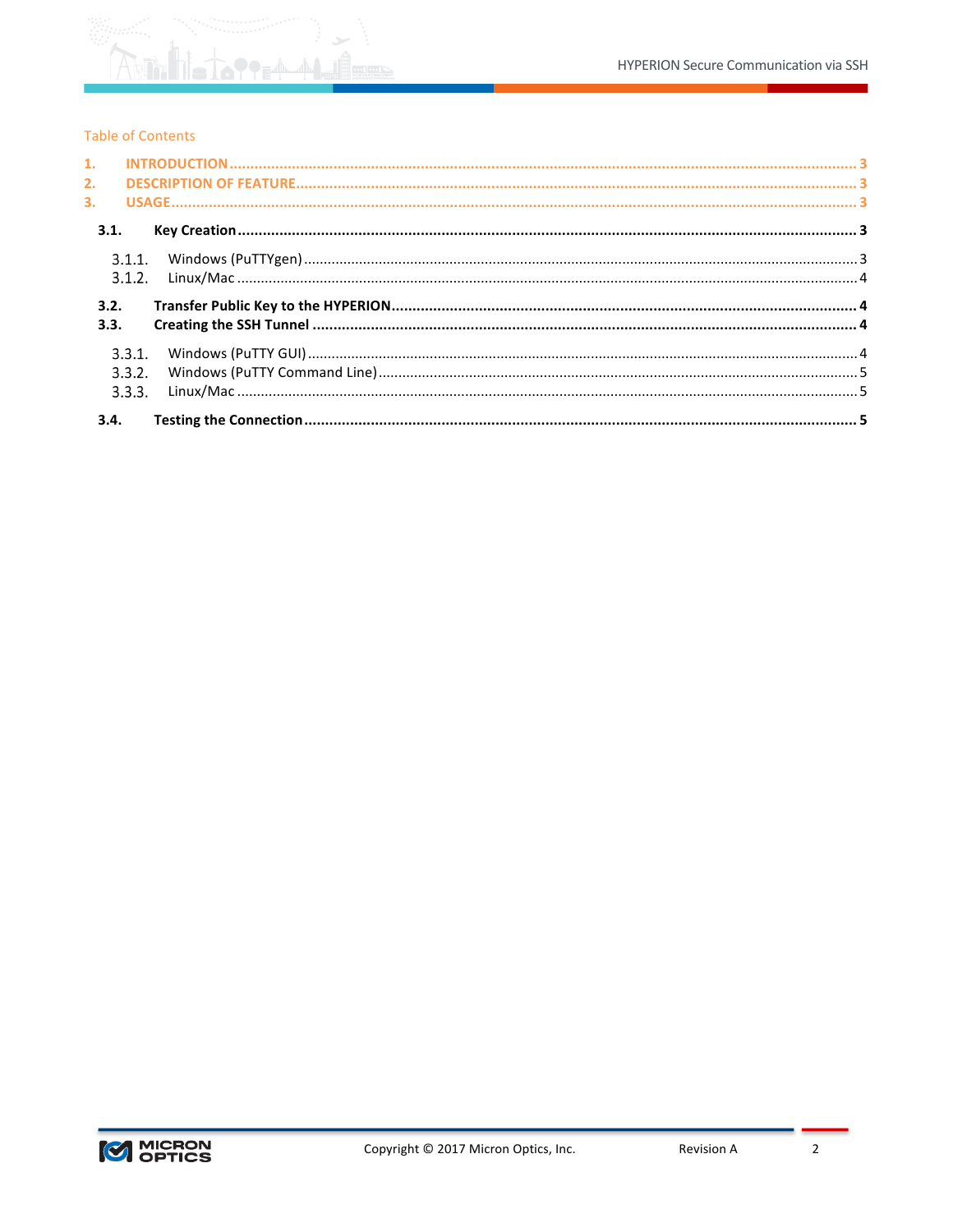### **1. Introduction**

With the release of HYPERION firmware version 12.12.1, all HYPERION instruments support secure TCP/IP communication via SSH tunneling.

One, many, or all of the TCP/IP communication ports can be tunneled through a secure SSH connection.

### **2. Description of Feature**

HYPERION firmware exposes SSH port 22 for secure communications using the "hyperion" user. The "hyperion" user must use a key-based authentication to gain access to the instrument. The public key is shared via the unsecure command port 51971 using the #AddSSHPublicKey command. See "Optical Sensing Instrumentation and Software" for more information on this and other SSH-related commands.

Users can create an SSH tunnel using a number of methods including but not limited to:

- PuTTY GUI on Windows
- PuTTY command line on Windows
- SSH client already installed on Linux/Mac

This technote will go over the configuration of each of these approaches.

### **3. Usage**

The following steps describe the usage of this feature.

#### **3.1. Key Creation**

A public/private must be created in order to initiate a secure communication link to the HYPERION instrument. The public key must be shared to the HYPERION instrument. The private key MUST BE KEPT SAFE. Do not share your private key as the security of SSH depends upon keeping your private key secret.

#### 3.1.1. Windows (PuTTYgen)

PuTTY is an SSH and telnet client, developed originally by Simon Tatham for the Windows platform. PuTTY is open source software that is available with source code and is developed and supported by a group of volunteers. PuTTY normally is shipped with a tool for generating public/private key pairs call PuTTYgen. Both tools can be downloaded at www.putty.org.

Open PuTTYgen via the start menu on your Windows machine. The following directions describe creating a key pair:

- 1. Select the key type RSA by clicking the RSA radio button in the "Parameters" -> "Type of key to generate" section of the front panel.
- 2. Select the bit depth 2048 by entering 2048 in the text field in the "Parameters" -> "Number of bits in a generated key" field of the front panel.
- 3. Click the "Generate" button.
- 4. Follow the on screen instructions to generate the key pair.
- 5. It is strongly recommended to include a key passphrase with the key pair to increase security. Enter and re-enter a passphrase in the "Key passphrase" and "Confirm passphrase" fields.
- 6. Save the public key by clicking the "Save public key" button. Enter in a name for the public key. For example, enter in "myKey.pub".
	- a. NOTE: PuTTYgen generates a public key that is formatted differently than the Linux command  $\text{ssh}$ keygen and, thus, what they HYPERION expects during the import of the public key.
	- b. In the PuTTYgen front panel, there is a field title "Public key for pasting into OpenSSH authorized\_keys file". This is the format that is expected when adding the public key to the HYPERION. Use this formatted text when adding the public key below.
- 7. Save the private key by clicking the "Save private key" button. Enter in a name for the private key. For example, enter in "myKey". Note the extension ".ppk" is added for you.

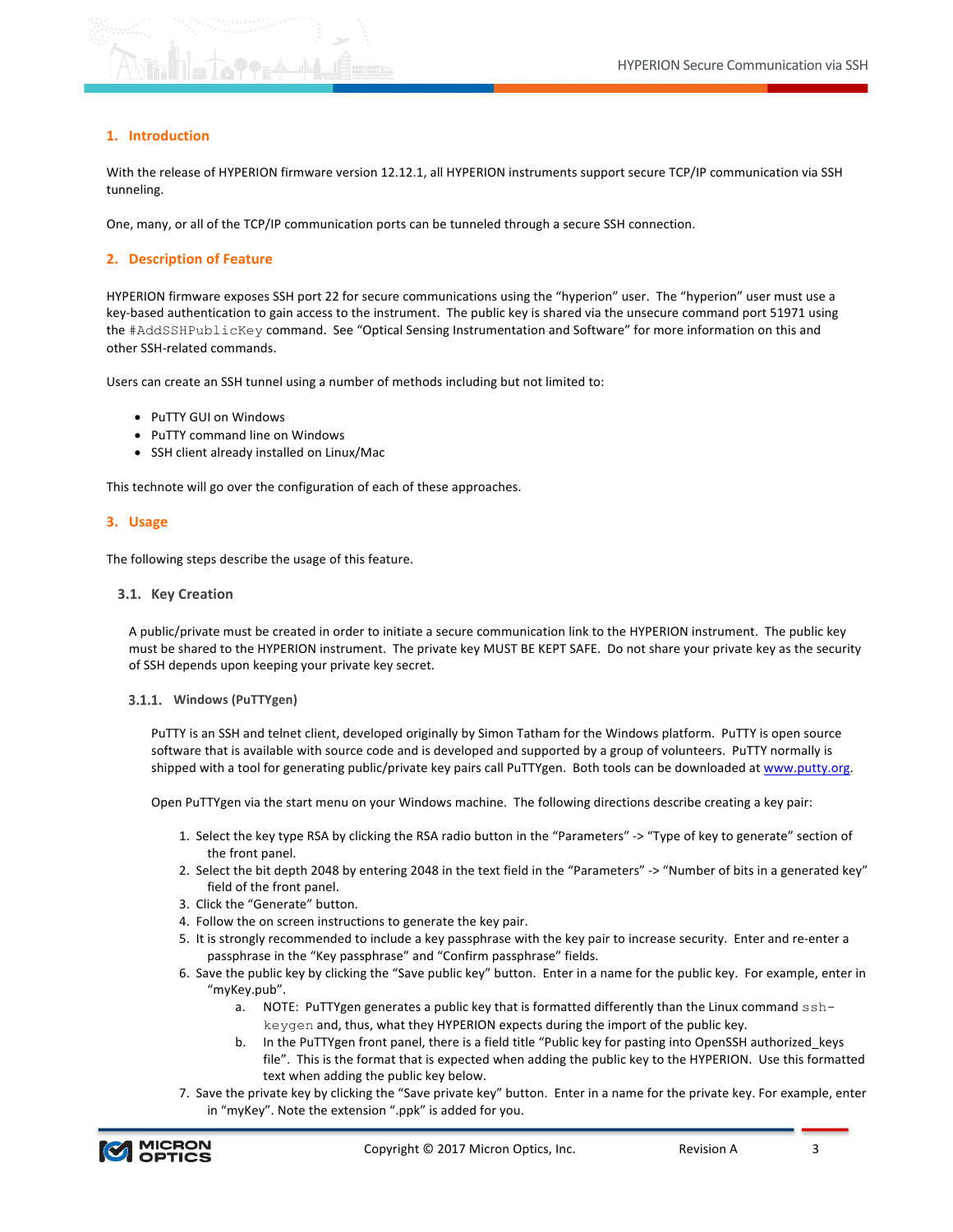

# **3.1.2. Linux/Mac**

Linux users can use ssh-keygen to generate these key pairs. By default, ssh-keygen generates a 2048 bit RSA key. Open a command prompt and following the following directions to create a key pair.

- 1. Open a command prompt.
- 2. Enter  $"ssh-keygen"$ . This command will now walk you through creating a key pair.
- 3. Enter in a file name in which to save the keys.
- 4. Enter a passphrase. It is strongly recommended to include a key passphrase with the key pair to increase security.
- 5. Re-enter the passphrase from above.

This procedure results in two files. If "myKey" was entered in step 3 above, this procedure will result in the private key file name "myKey" and the public key file "myKey.pub". Note the private key does NOT have an extension.

NOTE: The private key must be converted with PuTTYgen if used with PuTTY (command line or GUI).

## **3.2. Transfer Public Key to the HYPERION**

The public key is shared with the HYPERION instrument via the #AddSshPublicKey command on the unsecure TCP/IP port 51971. See "Optical Sensing Instrumentation and Software" for more information on this, other SSH-related commands, and the TCP/IP protocol used in communicating with the instrument. APIs are available in many common languages and can be found at www.micronoptics.com.

The command is used as follows:

```
Command: #AddSshPublicKey
Arguments: [Key Name] [Contents of public key]
```
Once shared with the instrument, a user can initiate a secure SSH connection.

NOTE: The public key generated and saved to a file in PuTTYgen is not the format expected by the HYPERION. See section Windows (PuTTYgen) for acquiring the contents of the public key for this command.

## **3.3. Creating the SSH Tunnel**

This technote describes a specific configuration of SSH tunneling where one desires to have a secure communication between client code running on a remote PC and the HYPERION instrument and the PC are located on an unsecured network. The SSH client (tunnel), running on the remote PC, connects to the SSH server on the HYPERION instrument.

## **3.3.1. Windows (PuTTY GUI)**

Windows users can use PuTTY to establish a secure connection to the HYPERION instrument.

- 1. Open the PuTTY GUI by navigating through the "Start" menu.
- 2. In the "Session" category, in the "Host Name (or IP address)" field, enter "hyperion@[IP Address]", where [IP Address] is the IP address of the HYPERION instrument. This can be viewed on the LCD screen by pressing the CTRL button until it's displayed.
- 3. In the "Session" category, in the "Port" field, enter 22.
- 4. In the "Session" category, in the "Connection Type" field, click the "SSH" radio button.
- 5. In the "Connection->SSH->Auth" category, in the "Private key file for authentication" field, enter the location of the private key created above using PuTTYgen. You can also browse to the location by clicking the "Browse..." button.
	- a. If using a private key generated in Linux with  $\text{ssh-keygen}$ , the key format must be converted using PuTTYgen.
- 6. In the "Connection->SSH->Tunnels" category, add the forwarded ports required for the remote PC client code. The following steps illustrate adding the single port of 51971.
	- a. In the "Source port" field, enter "51971".